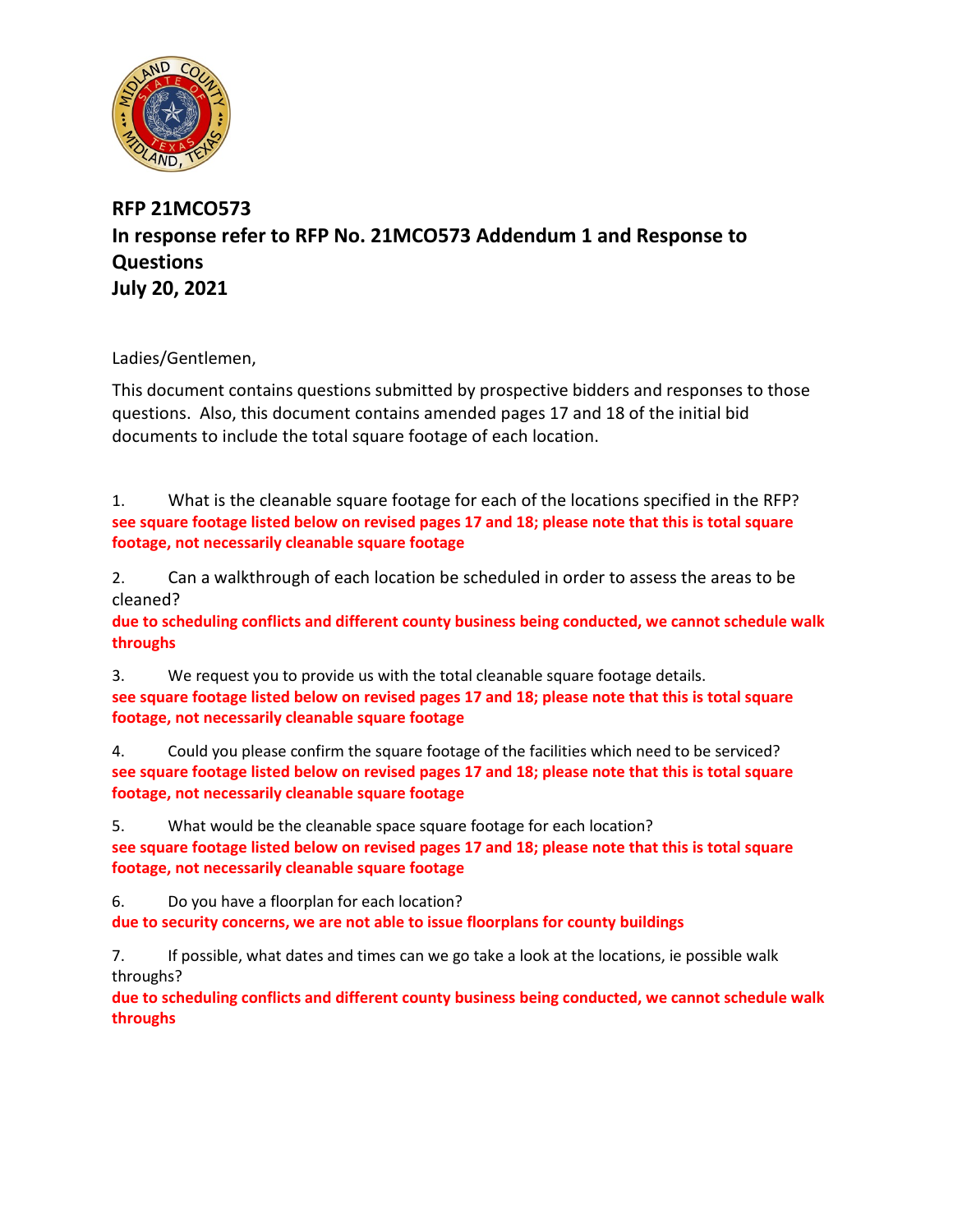| <b>PROPERTY NAME</b><br><b>ADDRESS</b>                                                                                                          | <b>SERVICES NEEDED</b>                                                                                                                                                               | <b>MONTHLY COST</b> |
|-------------------------------------------------------------------------------------------------------------------------------------------------|--------------------------------------------------------------------------------------------------------------------------------------------------------------------------------------|---------------------|
| <b>COURTHOUSE</b><br>500 N. Loraine St.<br>Midland, TX 79701<br>236,502 sq ft                                                                   | • 2 Full Time day porters and evening<br>cleaning (5 days a week)<br>• Phase I, II, and III                                                                                          | \$.                 |
| <b>ANNEX &amp; VIDEO</b><br><b>VISITATION</b><br>2110 N. "A" St.<br>Midland, TX 79705<br>37,800 sq ft                                           | • 1 Part Time day porter and evening<br>cleaning (5 days a week)<br>• Phase I, II, III<br>• Video Visitation $-2x$ per week, day<br>porter cleaning – empty trash bins and<br>vacuum | \$                  |
| <b>LIBRARY AT THE PLAZA</b><br>301 W. Missouri Ave.<br>Midland, TX 79701<br>60,800 sq ft                                                        | • 1 Part Time day porter (5 days per<br>week, 8am-3pm)<br>• Evening cleaning (3pm-6pm)<br>• Phase I, II, III                                                                         | \$.                 |
| <b>CENTENNIAL LIBRARY</b><br>2503 W. Loop 250 N.<br>Midland, TX 79705<br>33,472 sq ft                                                           | • 1 Part Time day porter (6 days per<br>week) Monday - Friday 10am-5pm,<br>evening cleaning Monday - Friday<br>5pm-11pm<br>• Phase I, II, III                                        | Ś.                  |
| <b>JP 2/4 AND WARRANTS</b><br>707 W. Washington Ave<br>Midland, TX 79701<br>$6,515$ sq ft                                                       | • Evening Cleaning 5pm-11pm<br>• Phase I, II, III                                                                                                                                    | \$                  |
| <b>BARBARA CULVER</b><br><b>JUVENILE CENTER</b><br>3800 N. Lamesa Rd.<br>Midland, TX 79705<br>building A 8,680 sq ft<br>building B 21,626 sq ft | • 1 Part Time day porter (5 days per<br>week) 8am-12pm<br>• Phase I, II                                                                                                              | \$                  |
| <b>PRETRIAL BONDING</b><br>507 S. Loraine St.<br>Midland, TX 79701<br>3,808 sq ft                                                               | • 1 Part Time day porter (2 days per week,<br>Tuesday, and Thursday)<br>• Phase I, II, III                                                                                           | \$                  |